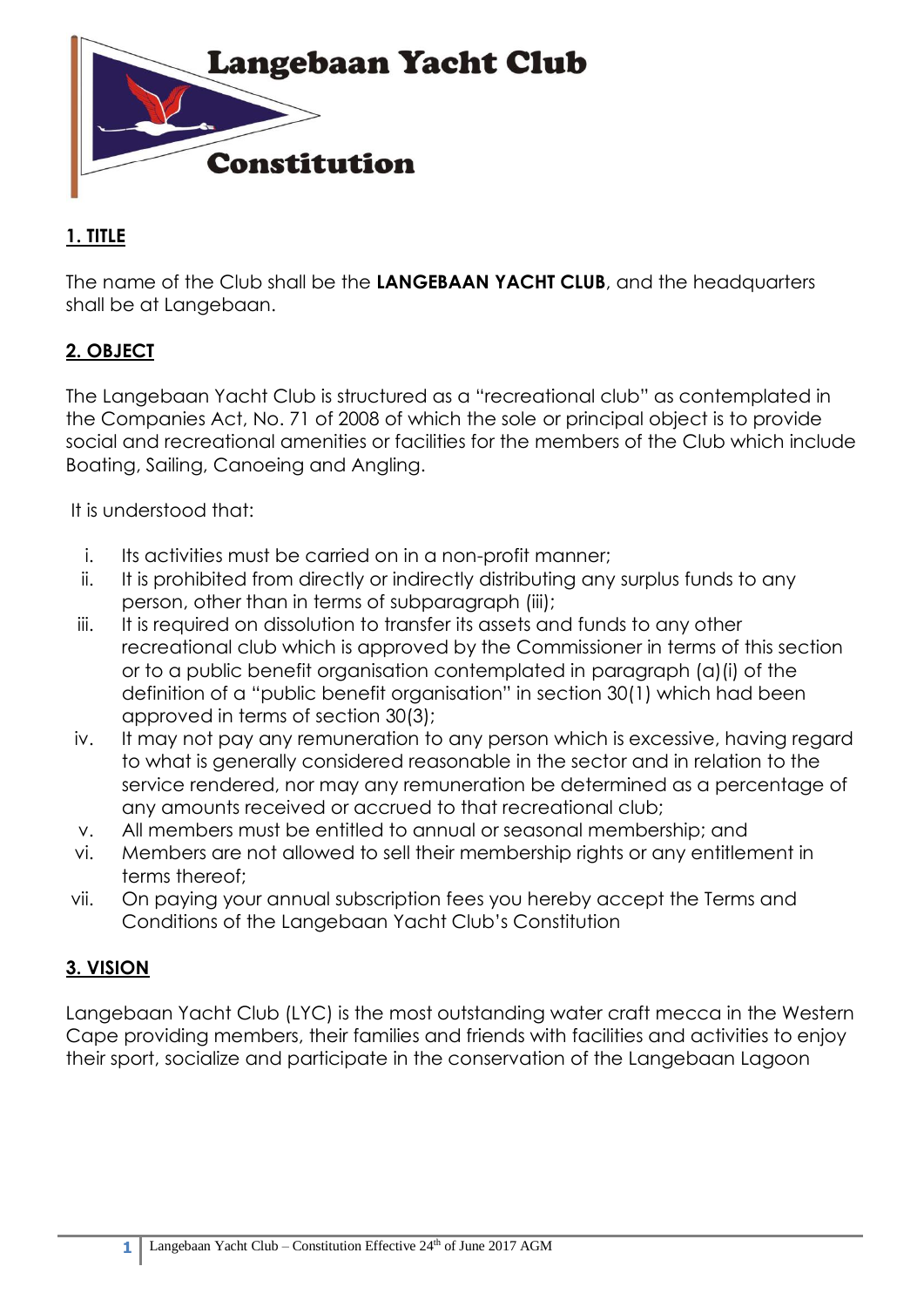

### **4. MISSION**

The LYC is a well-managed club that provides excellent facilities and infrastructure to its members and with prior arrangement, the public in the following fields:

- Sailing and all related activities
- Power boating including angling
- Kayaking and paddle driven craft
- Club house, cloak rooms and ablution facilities
- Social and entertainment

#### **5. VALUES**

Integrity: We act in an ethical manner with trust, honesty, reliability and credibility.

Conservation: We regard the conservation of Langebaan lagoon as a priority.

Compliance: We comply with all laws and applicable policy *matters.*

Respect: We respect each other and treat one another accordingly.

Interest of club: The interest of the club in general is paramount.

Transparent: The management of the club is done in a transparent manner.

Caring: We want the best for our members and staff.

Community: Serve the broader community of Langebaan within the limitations of the club.

#### **6. LEGAL POSITION OF THE CLUB**

- 6.1 The Club is not formed for the purpose of carrying on any business or enterprise that has for its object the acquisition of gain by the members of the Club, except activities to subsidies Member fees and contributions.
- 6.2 The Club is liable for its own debts and any assistance granted to any person or body, whether corporate or unincorporated, shall not render it liable for the debts of such person or body.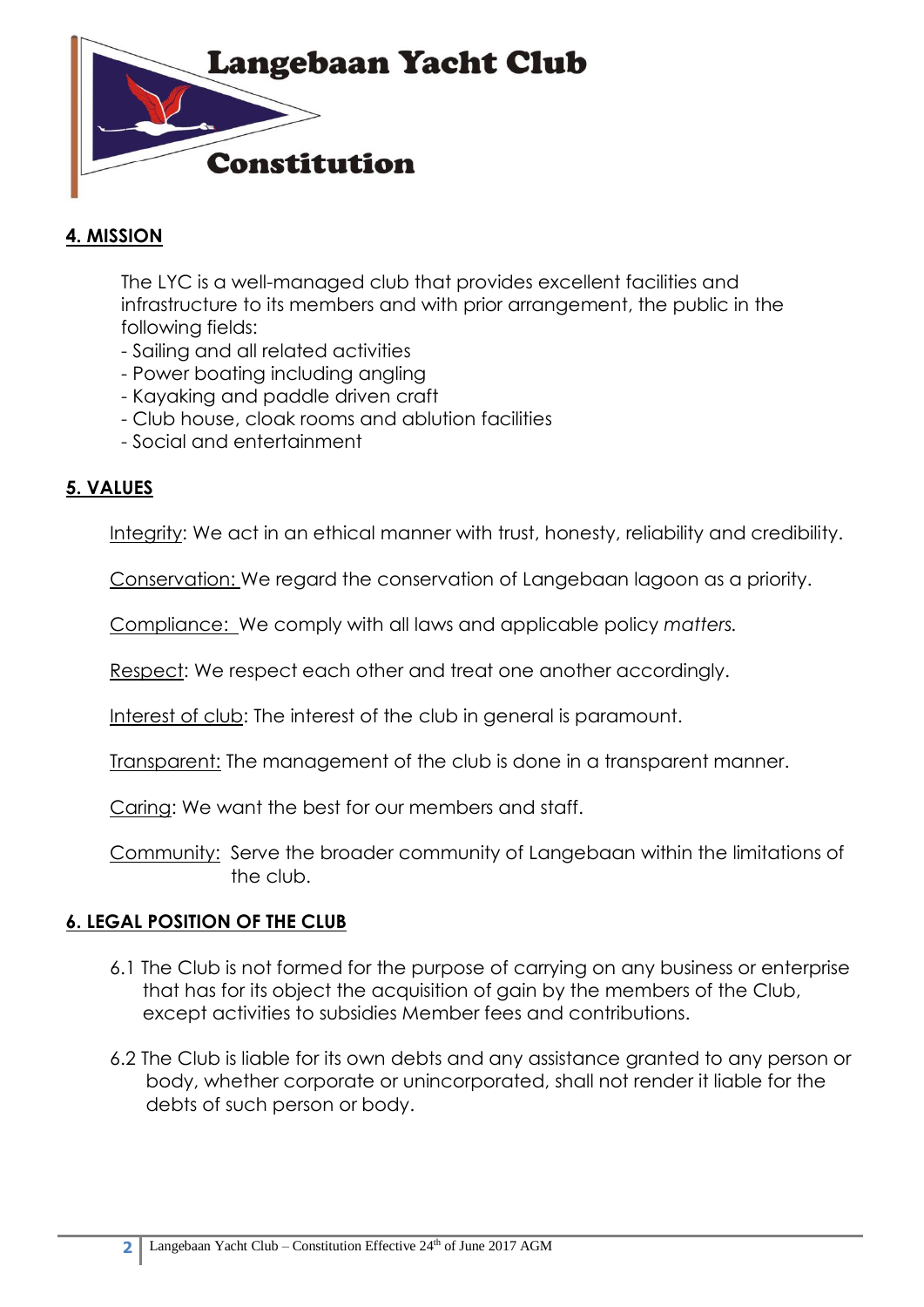

- 6.3 The Club may sue or be sued in the name of its Commodore, for the time being, in any Court of Law in the Republic of South Africa. All process of law, notices and the like shall be regarded as sufficiently served on the Club if served on the Commodore personally. The Commodore shall not be personally liable for any loss suffered.
- 6.4 The Club shall acquire rights and shall incur liabilities in its own name and apart from its members, and no member shall with due regard to the provisions of the Constitution and Bylaws, be liable for any of the debts, liabilities or obligations of the Club of whatsoever nature or howsoever arising.
- 6.5 The recreational club is required to have at least three persons, who are Not connected persons, in relation to each other, to accept fiduciary responsibility of such organisation and no single person, directly or indirectly may control the decision making powers relating to that organisation.
- 6.6 A copy of all amendments to the constitution, trust deed, memorandum and articles of association, or other written instrument, under which the public benefit organisation was established, will be submitted to the Commissioner for the South African Revenue Service.

## **7. MEMBERSHIP**

Membership of the Club shall consist of persons duly elected to one or other of the following categories:

- 7.1 SENIOR MEMBERS CONSISTING OF:
	- 7.1.1 ORDINARY MEMBERS: Ordinary members shall be ladies and gentlemen over the age of 18 years.
	- 7.1.2 HONORARY LIFE MEMBERS: Any person who has rendered exceptionally distinguished service to the Club may, on a recommendation by the Executive Committee at a General Meeting of the Club, be elected as Honorary Life Member if two thirds of the members present vote in favour thereof, and shall thereafter become entitled to all the privileges of Ordinary Membership without subscription.
	- 7.1.3 FOUNDATION MEMBERSHIP: Foundation Members shall have all the privileges allowed to Family Members but shall not be required to pay annual membership fees. This clause is to be considered annually at the Annual General Meeting.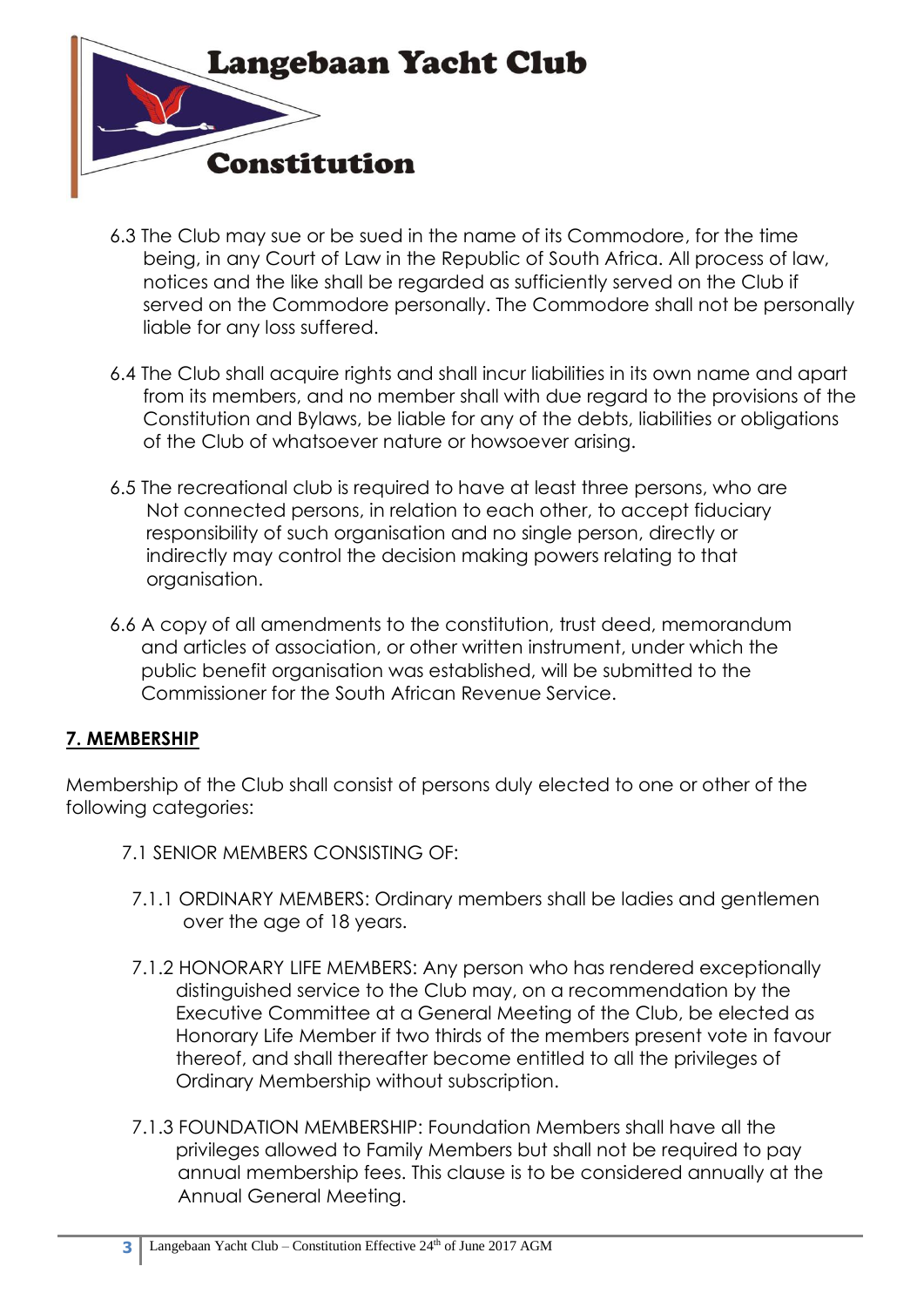

- 7.1.4 FAMILY MEMBERS: Family Members shall consist of a legally married couple or a couple in a permanent stable relationship and all their children under the age of 18 and also students of such a couple. Only the prime (or paying) member of such a couple shall be deemed a Senior Member.
- 7.2 JUNIOR MEMBERS CONSISTING OF:
- 7.2.1 STUDENT MEMBERS: Student Members shall be persons who are recognized by the Executive Committee as full time students of a University or any educational institution or a person serving articles or apprenticeship whilst still dependant.
- 7.2.2 JUNIOR MEMBERS: Junior Members shall be persons under the age of 18 years. Any Junior Member shall become eligible for Student Membership at the commencement of the season following his or her birthday.
- 7.3 HONORARY MEMBERS: Honorary Members may be elected by the Executive Committee for one year. Any such election shall be by the unanimous vote of the Executive Committee and notice of such election shall be posted on the Club Notice Board forthwith.
- 7.4 CORPORATE MEMBERSHIP: Corporate Membership shall apply to Companies and any other organization approved by the Executive Committee. Rates are to be determined by the Executive Committee on application. Membership shall be restricted to 5 corporate members per application.

## **8. NOMINATION AND ACCEPTANCE OF CANDIDATES TO MEMBERSHIP**

- 8.1. Except where otherwise provided in this Constitution, candidates for Membership shall be elected as follows:
	- 8.1.1 Every candidate to be proposed by and seconded two Senior Members.
	- 8.1.2 The Application Form for Membership, duly completed, shall be sent to the Secretary of the Club. (A previous member of the Club who was in good standing at the time of his or her resignation, will be accepted without payment of an Entrance Fee on rejoining)
	- 8.1.3 The Application Form for Membership shall then be posted on the Club Notice Board for a period of at least 14 days.
	- 8.1.4 Candidates for election of acceptance may, with the sanction of the Executive Committee, make use of the Club during such time as their names are on the Club Notice Board.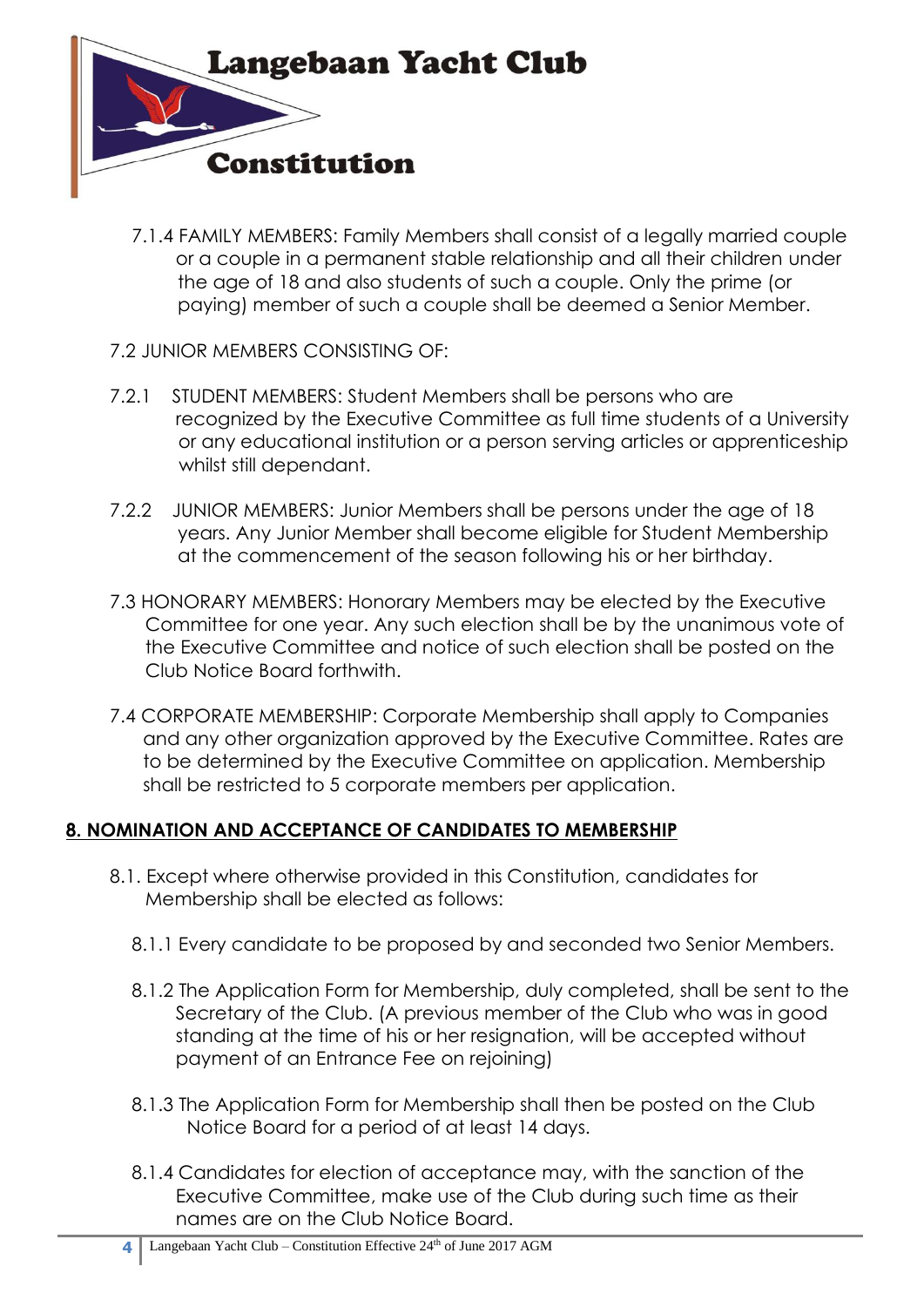

- 8.1.5 Members aware of any circumstances rendering the admission of a candidate undesirable should communicate personally or by letter with the Commodore or another member of the Executive Committee. Any such communication will be treated as strictly confidential.
- 8.1.6 The Applicant will be interviewed before joining.
- 8.1.7 No Candidate who has been rejected, or whose name has been posted and withdrawn, shall be eligible for nomination without the approval of the Executive Committee within a period of 12 months thereafter, and no candidate who has been twice rejected shall again be eligible for election.
- 8.2 The Executive Committee may cancel the membership of any member within 6 calendar months of the date of election, and such ex-member shall not have the right to make any appeal whatsoever, nor to demand the reasons for such cancellation of membership, but the subscription and entrance fee (if any) shall be refunded in full. Except where otherwise provided in this Constitution, all members (including ordinary members), shall be elected by the Executive Committee.

## **9. RESIGNATIONS**

Resignations must be submitted by the Main Member to the Secretary of the Club in writing prior to the **31st of May**. A member who fails to notify the Secretary before the **31st of May**, of his or her intention to resign, shall be liable for the subscription for the ensuing year.

#### **10. MEMBERSHIP FEE**

- 10.1 All persons on joining the Club shall be liable for an entrance fee on election on acceptance.
- 10.2 Annual subscriptions shall be due and payable **by the 30th of April** of each year, and notices to this effect shall be sent to members prior to that date. Except for all categories of Honorary Members.
- 10.3 Any person who becomes a member of the Club after the 1st October in any year shall be liable for half of the annual subscription only for that financial year.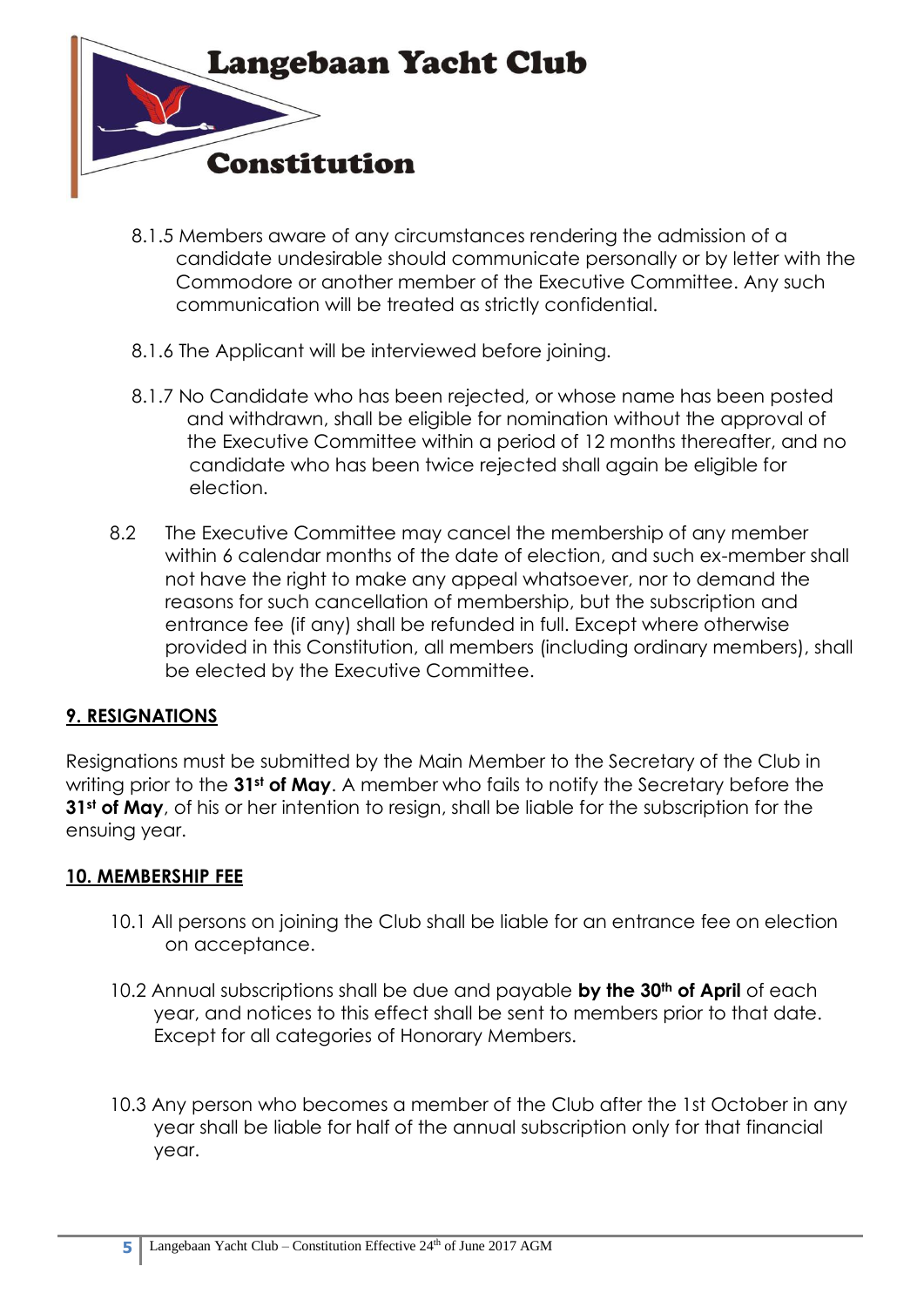

- 10.4 Notwithstanding anything herein contained the executive committee shall have the power for good cause shown to grant exemption from payment of fees and or subscriptions to any Junior or Student member.
- 10.5 Joining Fees and Subscriptions payable by members will always increase by at least the rate of inflation. If the Executive deem it necessary to increase it by more than the inflation rate they should then motivate it at the Annual General Meeting

### **11. NON-PAYMENT OF SUBSCRIPTION**

- 11.1 Should any Member fail to pay his or her annual subscription by the 30th April, the Secretary shall send him or her a written notice calling upon him or her to pay forthwith.
- 11.2 If such subscription shall remain unpaid by the 31st of May of that year such defaulting member shall automatically cease to be a member of the Club and will need to reapply for membership.

#### **12. CLUB MANAGEMENT**

- 12.1 The management of the Club shall be vested in the Executive Committee.
- 12.2 The Club shall keep proper books and records, including a register of its members.

#### **13. EXECUTIVE COMMITTEE**

- 13.1 The Executive Committee shall consist of seven (7) senior members, consisting of the Commodore and the other six (6) flag officers. The retiring Commodore, if not elected as a flag officer or becomes the President, shall automatically be elected to the Executive Committee for a period of one (1) year. The retiring Commodore reserves the right to decline this election, if said election to the Committee results in conflict within the Committee.
	- 13.1.1 The Club Manager will attend the meetings for exchange of information but will have no voting rights.
	- 13.1.2 The executive Committee will appoint a Secretary to keep minutes
- 13.2 The Executive Committee shall meet once every month and any member, who has failed to attend two consecutive meetings, shall furnish an acceptable explanation or vacate/his/her office. Proper minutes shall be kept of all meetings of the Executive Committee.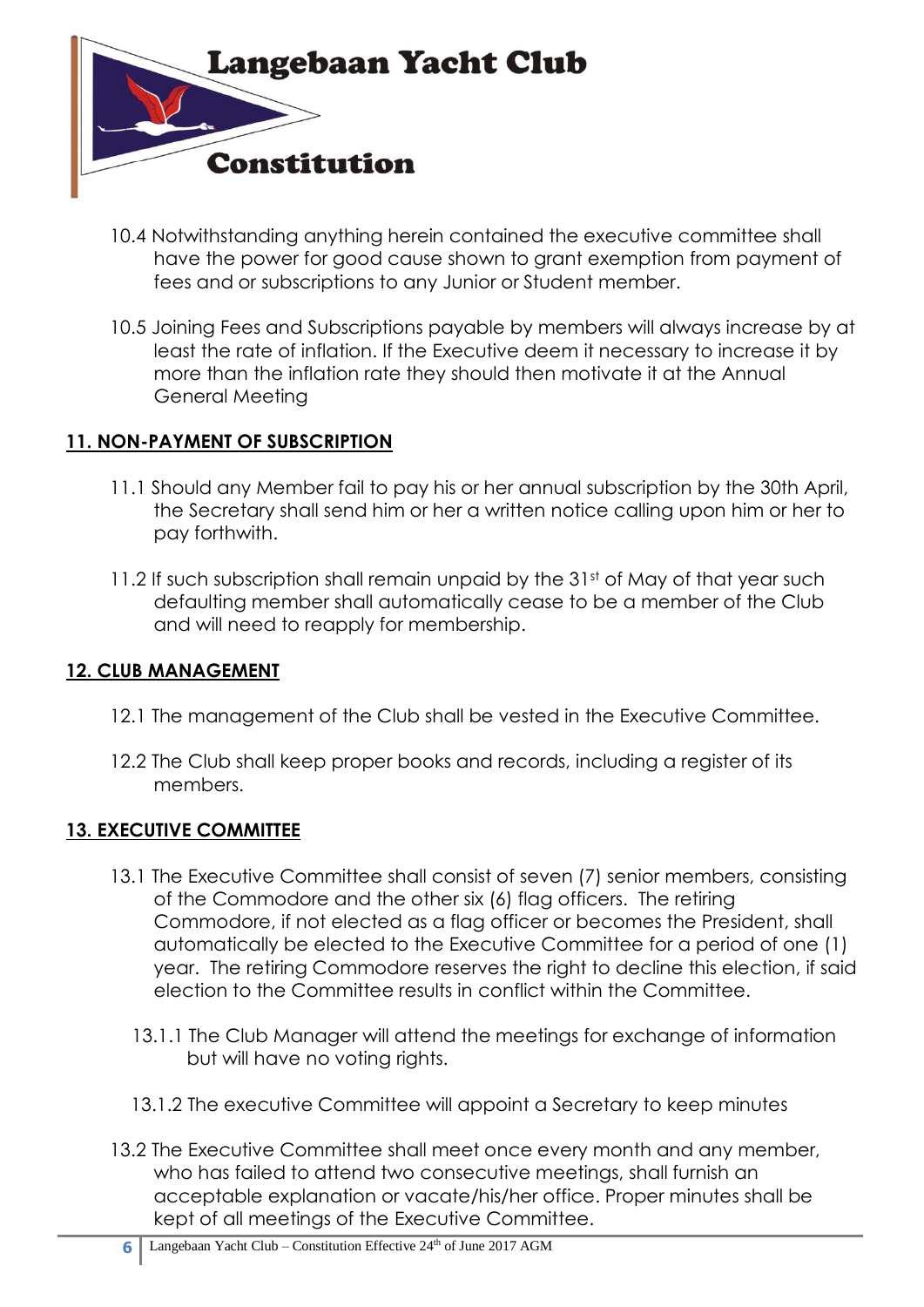

- 13.3 Unless otherwise provided in this Constitution, five shall form a quorum at any Executive Committee Meeting, and any decision shall be made by Majority Vote, the Commodore having a casting vote.
- 13.4 Any member of the Executive Committee having a personal interest in any contract or financial dealing of the Club shall disclose such interest, and shall be precluded from voting on the matter. Should any such member not disclose his or her interest he or she shall be deemed guilty of improper conduct.
- 13.5 The Executive Committee may fill any vacancy that may occur in its body during its year of office other than the office of Commodore, and may furthermore co-opt members as it may determine provided that not more than a total of three members may be appointed or co-opted to the committee to fill such vacancy or as co-opted members.
- 13.6 The Executive Committee may appoint a Secretary/Manager and such staff as required for the efficient running of the Club, and determine their remuneration, conditions of service and duties.
- 13.7 The Executive Committee shall have full power to transact all business of the Club which does not specifically, under this Constitution, require the sanction of a General Meeting, and to deal with any condition or circumstance arising for which specific provision is not provided in this Constitution.
- 13.8 The Executive Committee shall have power to make, amend and rescind By-Laws for the conduct of members of the Club, provided such By-Laws are not in conflict with this Constitution. A copy of all such Bye-Laws shall be posted in the Club House for the information of the members.
- 13.9 The Executive Committee may, at its discretion, give reciprocity terms to any Yacht, Boating or Canoeing Club. This is to be applicable only outside a radius of 100km.

## **14. EXECUTIVE COMMITTEE: MANAGEMENT OF THE AFFAIRS OF THE CLUB**

- 14.1 To act at all times in the general interest of the club
- 14.2 To co-operate with other relevant Authorities to promote the interest of the club and the environment
- 14.3 To maintain an open line of communication with members
- 14.4 To ensure that members are duly consulted before deciding on the implementation of projects that will be in excess of R100 000.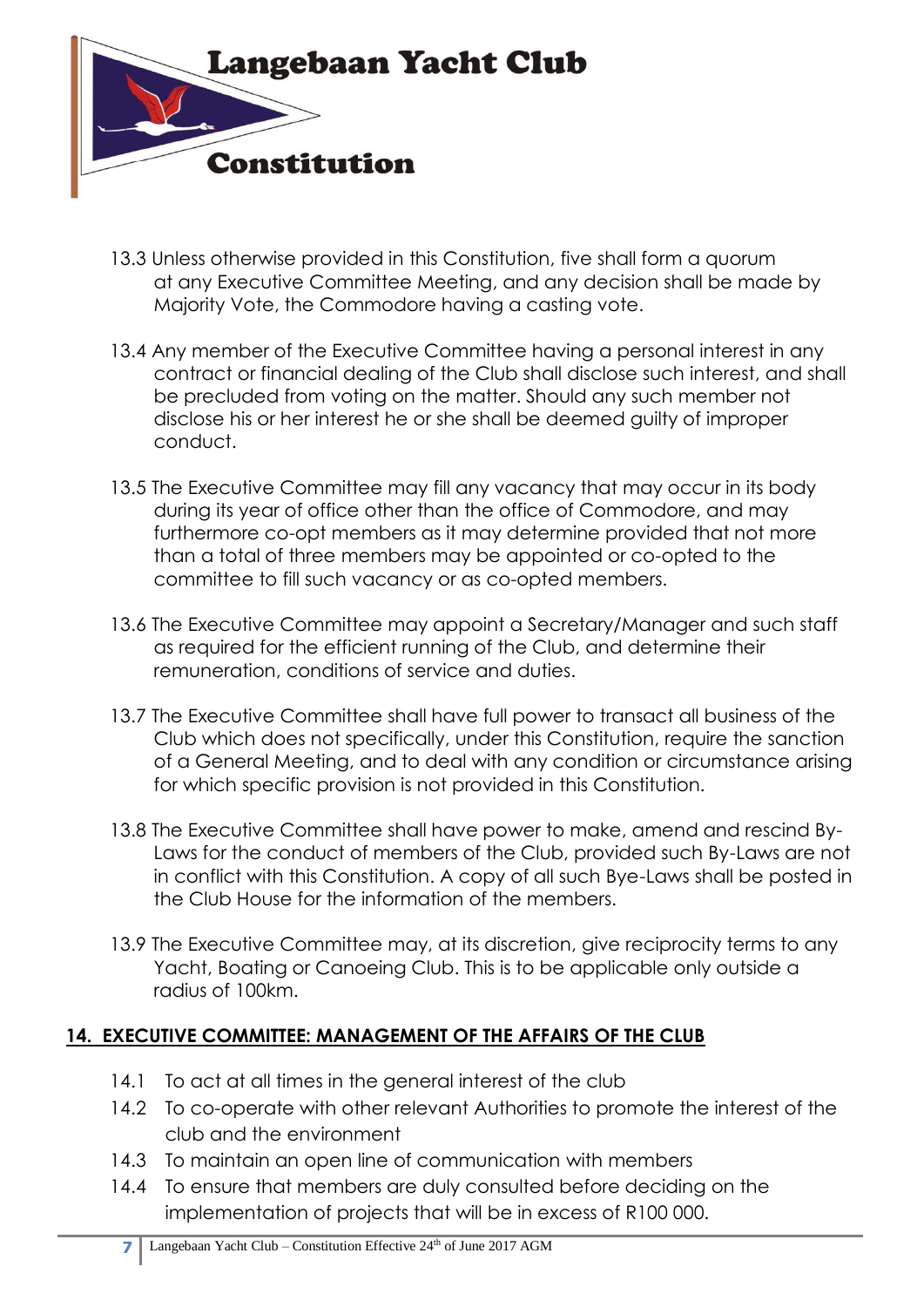

- 14.5 To publish important decisions taken on the Club's website other than confidential matters [i.e. matters relating to individuals]
- 14.6 To timely consider proposals from members and provide feedback to such persons
- 14.7 To ensure that a sound financial management system is implemented
- 14.8 To approve financial delegations that will improve the management of the Club's finances
- 14.9 To approve a policy for the procurement of services and payment of service providers
- 14.10 To optimally manage the assets and resources of the club
- 14.11 To appoint external auditors to audit the financial statements
- 14.12 To ensure that accumulated funds are optimally invested
- 14.13 To ensure that risks are identified and appropriately managed
- 14.14 To draft an annual business plan for the Club to be considered by the members at the Annual General Meeting; such proposals to be taken into consideration when considering membership fee adjustments
- 14.15 To arrange specific events on a regular basis to cater for the needs of members and their families
- 14.16 To deal with staff remuneration and conditions of service matters.
- 14.17 To appoint a Management Committee to deal with day to day matters on a regular basis.
- 14.18 To consider any recommendation received from the Management **Committee**

# **15. MANAGEMENT COMMITTEE**

- 15.1 The composition of the Committee to be decided by the Executive Committee.
- 15.2 Delegate such powers to the Management Committee as considered necessary
- 15.3 Consider member's proposals with a view to make recommendations to the Executive Committee
- 15.4 The Management Committee will assist the Club Manager to manage the club on a daily basis including the implementation of financial delegations.
- 15.5 To assist the club manager with such staff matters that may be necessary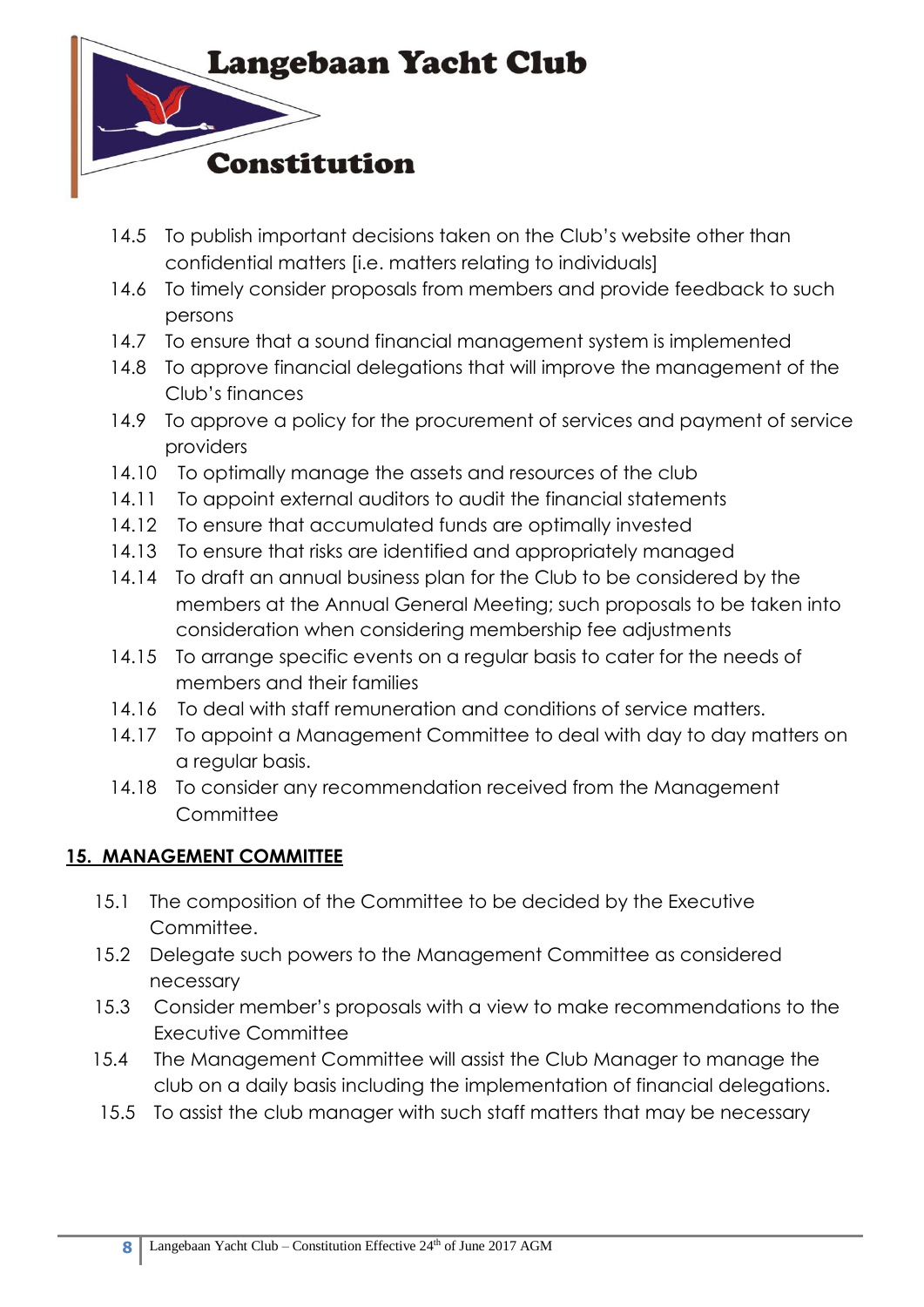

### **16. FLAG OFFICERS**

- 16.1 Commodore
- 16.2 Vice-Commodore
- 16.3 Rear Commodore Outdoors
- 16.4 Rear Commodore Indoors
- 16.5 Rear Commodore Angling
- 16.6 Rear Commodore Yachting/Sailing
- 16.7 Rear Commodore Kayaking
- 16.8 Only persons who have served as a Flag Officer for at least one full term shall be eligible for Commodore. Should the position of Commodore become vacant, a Special General Meeting shall be called within 30 days of the vacancy occurring to fill the office.
- 16.9 Term of Office: The maximum continuous term of office for Commodore is two years. The same candidate can be elected to this position after a break of one year.
- 16.10 Flag Office Bearers: All nominations for Flag Officers must be posted on the Club's notice board for at least fourteen days before the Annual General Meeting.
- 16.11 No members who are not in good standing e.g. not fully paid up members and/or had a suspended sentence in the past three years or is currently under a suspended sentence against them will not be allowed to stand for a position on the Executive Committee

## **17. SUB COMMITTEES**

- 17.1 The Commodore shall be an ex-officio member of all Sub-Committees.
- 17.2 The members of Sub-Committees, apart from the respective Chairmen, shall be appointed by the Executive Committee at its first meeting after assuming office. The Executive Committee may at any time make further appointments or terminate any appointment.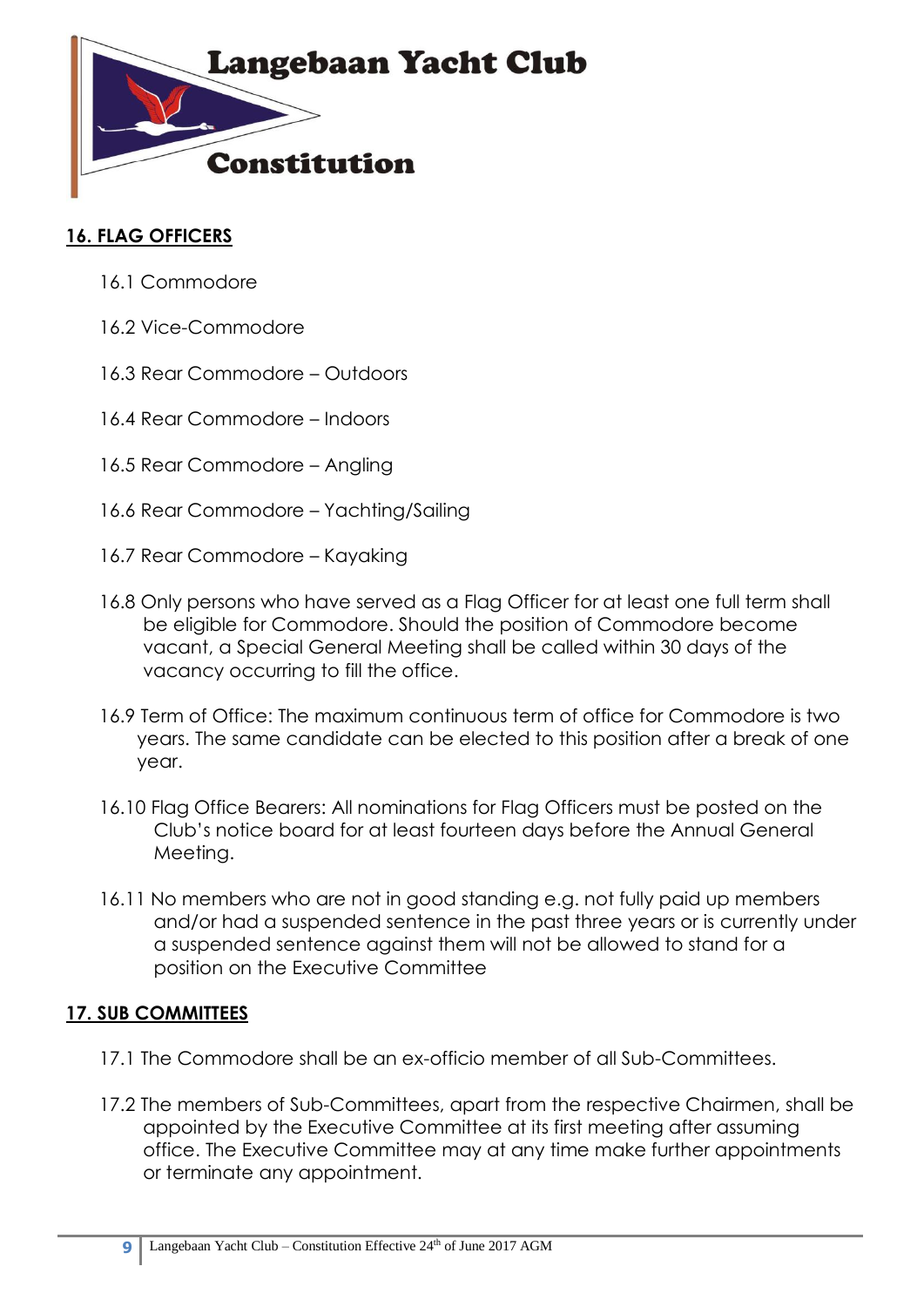

#### **18. ANNUAL GENERAL MEETINGS**

- 18.1. The Club's accounts shall be closed annually on the 31st March, and the Annual General Meeting shall be called annually not later than the 30th June.
- 18.2. The business of the Annual General Meeting shall be as follows:
	- 18.2.1 Confirmation of Minutes.
	- 18.2.2 Presentation of the Audited Accounts and Balance Sheet of the Club.
	- 18.2.3 Presentation of the Annual Reports.
	- 18.2.4 Appointment of President, Honorary Life and Honorary Members (if any).
	- 18.2.5 Election of Flag Officers and Members of the Executive Committee.
	- 18.3 Members may request items to be placed on the Agenda, upon not less than 14 days notice to the Secretary, prior to the posting of the Notice and Agenda of the AGM for inclusion in the Agenda.
	- 18.4 Nominations for the offices of Flag Officers shall be received in writing no less than 14 days prior to the Annual General Meeting and posted on the notice board at the Club offices.
		- 18.5 The seven (7) nominees for the office of Members of the Executive Committee shall be proposed by a Senior Member and seconded by another and shall signify his or her acceptance thereof.
	- 18.6 SPECIAL GENERAL MEETINGS:
		- 18.6.1 The Executive Committee may, and upon requisition signed by no less than 25 Senior Members, call a Special General Meeting of the Club. Any such requisition shall state the business for which a meeting is desired.
		- 18.6.2 NOTICE OF SPECIAL MEETINGS: Not less than 14 days prior to any General Meeting of the Club, a notice shall be posted at the Headquarters of the Club and not less than 8 days prior to such General Meeting, a circular shall be sent to the last-known address of each Senior Member. Such notices and circulars shall state the business for which such meeting is called and any discussions and resolutions shall be confined to the scope thereof.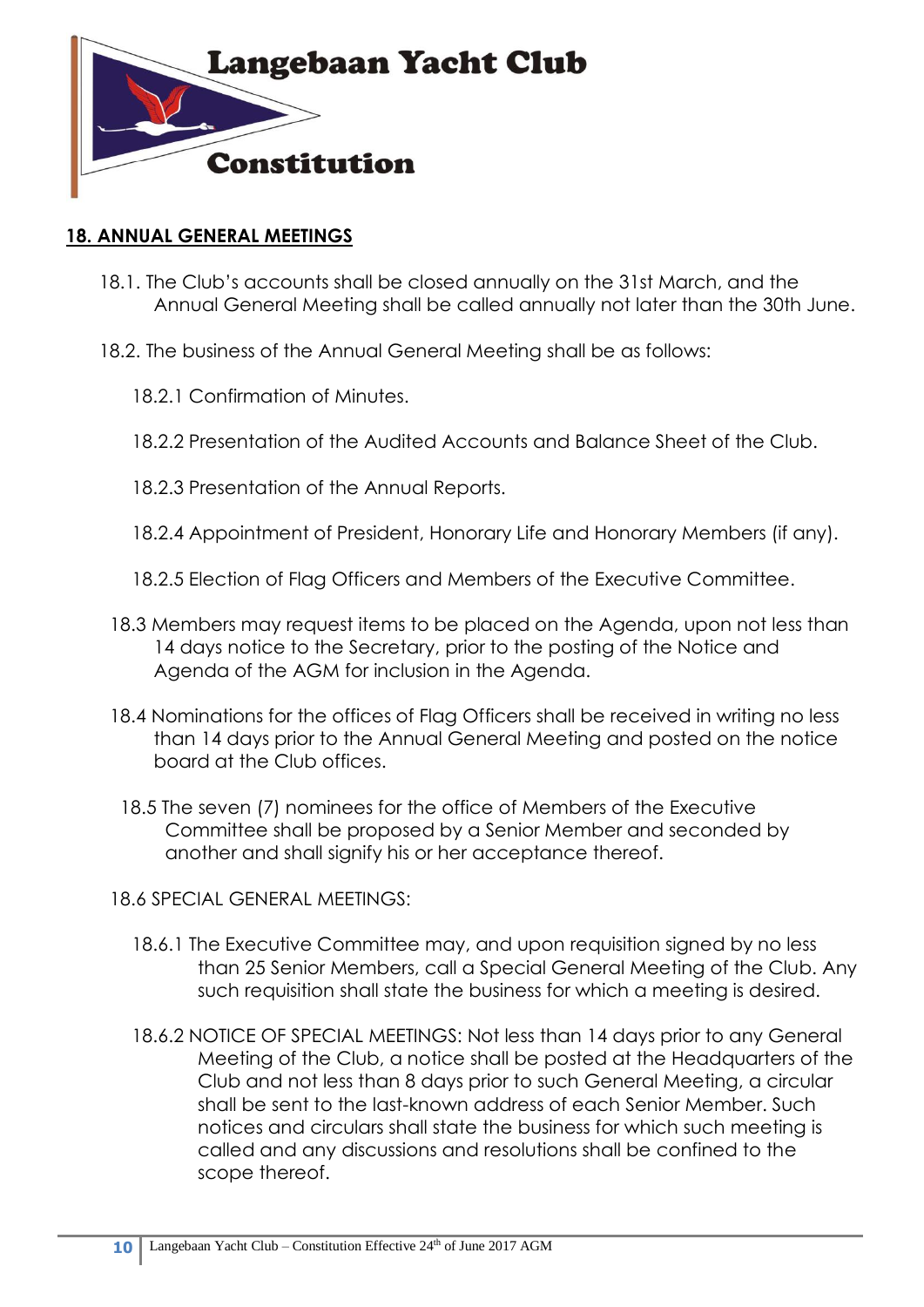

18.6.3 A quorum at any Annual General Meeting shall be 60 Senior Members present in the person, or by postal vote.

### **19. CHAIRMAN AT MEETINGS**

- 19.1 In the absence of the Commodore, the most senior Flag Officer present shall preside at any General Meeting.
- 19.2 Should none of the aforementioned Office-Bearers be present, the meeting shall appoint a Chairman.
- 19.3 The Chairman shall have in addition to a deliberative, a casting vote in the event of equality of voting.

### **20. INTERPRETATION**

- 20.1 If any question or dispute should arise at any meeting of the Club as to the interpretation or meaning of the rules, the Chairman of such meeting should give a ruling.
- 20.2 Any Senior Member present may object to such ruling whereupon the ruling shall be submitted to the meeting for final decision.

## **21. VOTING**

One vote per fully paid up class of membership in good standing is permissible. Such vote may be cast in person by the husband, wife or partner in the case of a Family Membership or the individual concerned in the case of other classes of Membership or by postal vote at any General Meeting of the Club. Voting shall be by show of hands unless any Senior Member requests that the vote shall be taken by means of ballot. Unless otherwise specially provided in these rules, a decision or resolution of a General Meeting shall be by a majority vote.

#### **22. MOTIONS (GENERAL MEETINGS)**

Any motion put at any General Meeting of the Club shall be proposed by and seconded by two Senior Members.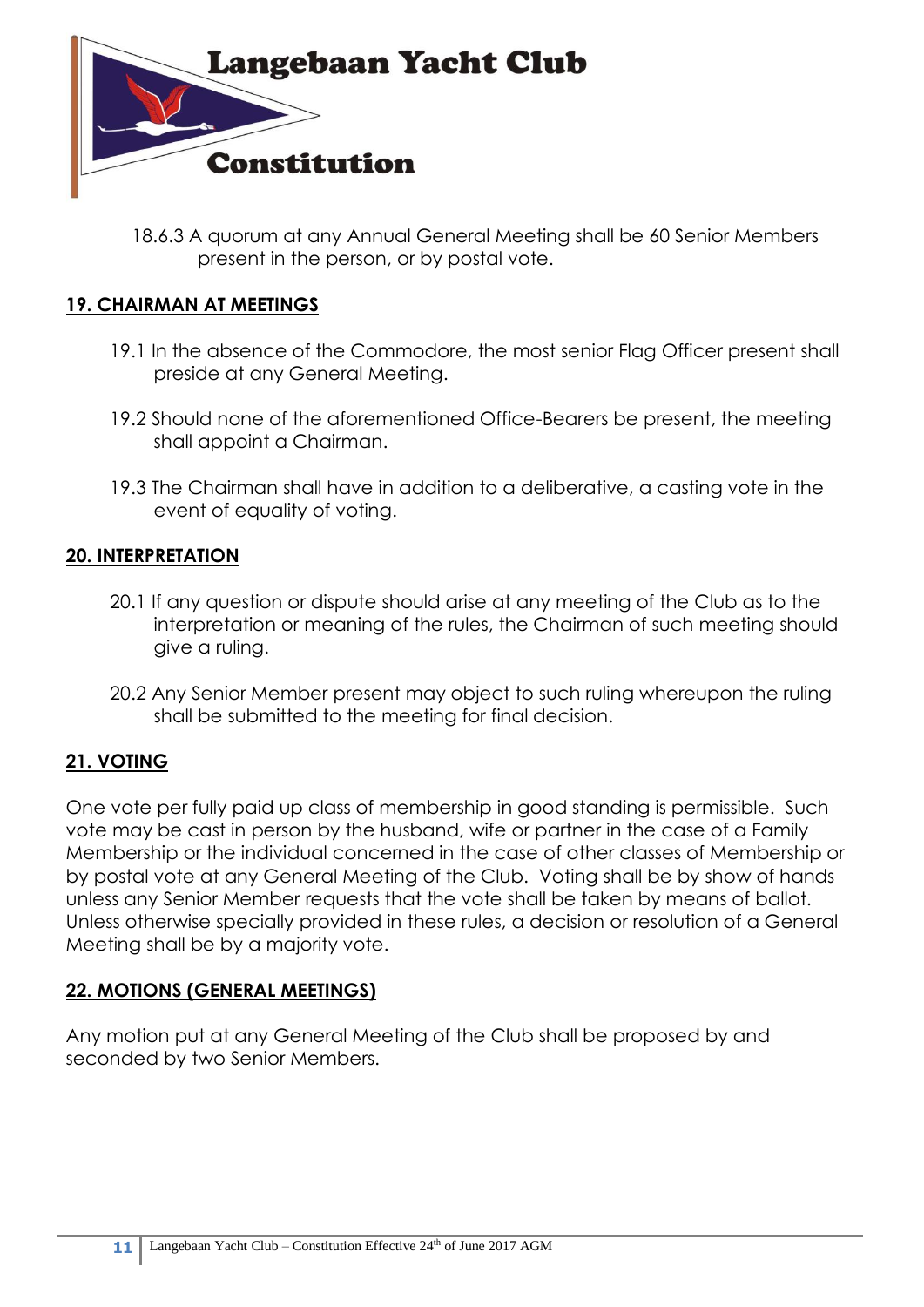

### **23. ALTERATIONS TO THE CONSTITUTION**

- 23.1 No alteration to, addition to or deletion from this Constitution shall be allowed except by a majority of not less than two-thirds of the Senior Members present at a General Meeting in person or by postal vote.
- 23.2 No resolution involving any alteration to, addition to or deletion from this Constitution shall be put to a General Meeting unless notice thereof signed by 12 Senior Members shall have been posted on the **Notice Board** of the club for a period of not less than 14 days immediately prior to such General Meeting.

### **24. BANK ACCOUNT**

- 24.1 Monies received on behalf of the Club shall be placed to the credit of the Club at its Bank or in any savings Bank Account as the Executive Committee may from time to time direct.
- 24.2 All cheques drawn against the club's Banking Account aforesaid shall be signed by any two of the following: The Commodore, The Vice-Commodore, The Rear-Commodores and the Manager.

#### **25. AUDIT**

The Executive Committee shall appoint a qualified Auditor to audit the Accounts and Balance Sheet of the Club. Such Auditor shall not be an officer of the Club or a member of the Executive Committee.

#### **26. IMMOVABLE PROPERTY**

- 23.1 The Club shall have the power to acquire, own and dispose of immovable property.
- 23.2 The management and control of such property shall be entirely in the hands of the Executive Committee provided that no sale, purchase or mortgage of any such property shall be made without the consent of two-thirds of the Senior Members present at a Special General Meeting.
- 23.3 The Club shall have the power to borrow money under security of property immovable and movable, and to authorize the execution of such mortgage bonds as may be necessary to affect this purpose.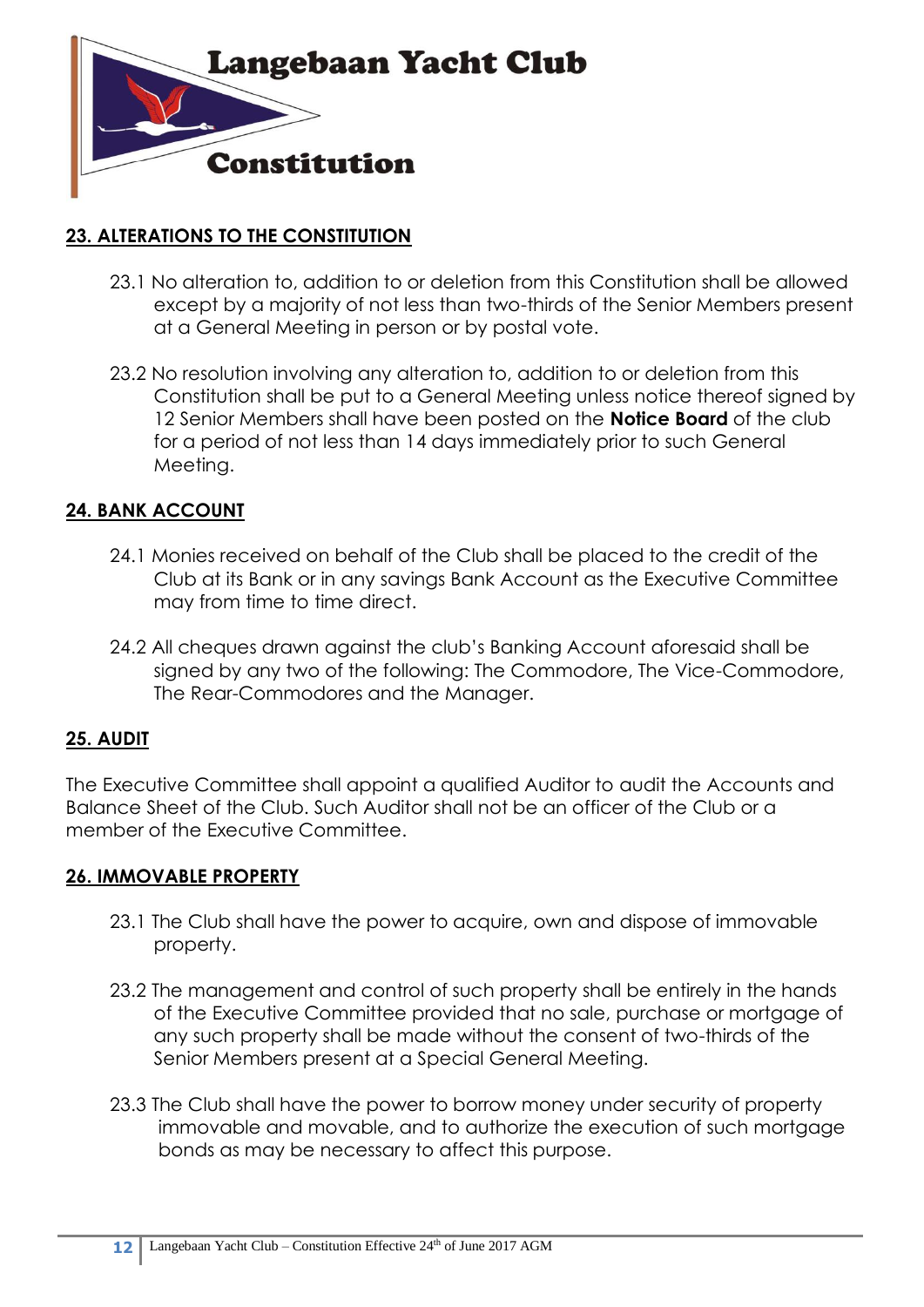

## **27. LEGAL PROCEEDINGS**

The Commodore for the time being shall, when authorized to do so by the Executive Committee, take or defend any legal proceedings for and on behalf of the Club. Service of any process upon the Commodore shall be deemed to be service upon the Club.

# **28. DAMAGE TO CLUB PROPERTY**

A member shall be liable to make good any damage done to Club property, whether such damage is done by the member personally or any one or more of his or her guests.

# **29. TROPHIES**

Floating trophies may be retained by their winners after presentation provided that a written guarantee to return the trophy or trophies on request is sent to the Secretary and the approval of the Executive Committee obtained. A record of all trophies shall be kept by the Secretary in a book for that purpose and a receipt shall be obtained for all trophies taken and a receipt given on return.

## **30. IMPROPER CONDUCT**

- 30.1 All reports and complaints against any member(s), must be handed to the LYC Office, for the attention of the Commodore in writing within 7(Seven) days of such occurrence.
- 30.2 The member concerned will be informed of the allegation of improper conduct and be requested to give an account of disproving, explaining or justifying his/her action of the occurrence in writing within 7(Seven) days.
- 30.3 Should it be considered necessary to formally charge such a member with improper conduct, then a formal enquiry will be arranged within 10 days. In this regard, the Executive Committee must appoint a Disciplinary Committee of three persons to conduct the necessary enquiry. An inquisitorial process will be followed at the enquiry.
- 30.4 The member concerned must be given at least 7 days notice in writing of the allegations of improper conduct to be investigated. At the enquiry such member may be supported by a fellow member of the Club. Should a member fail to attend such an enquiry without good cause shown, the investigation may continue in his/her absence.
- 30.6 The Disciplinary Committee must obtain all relevant information and then evaluate the facts on the table.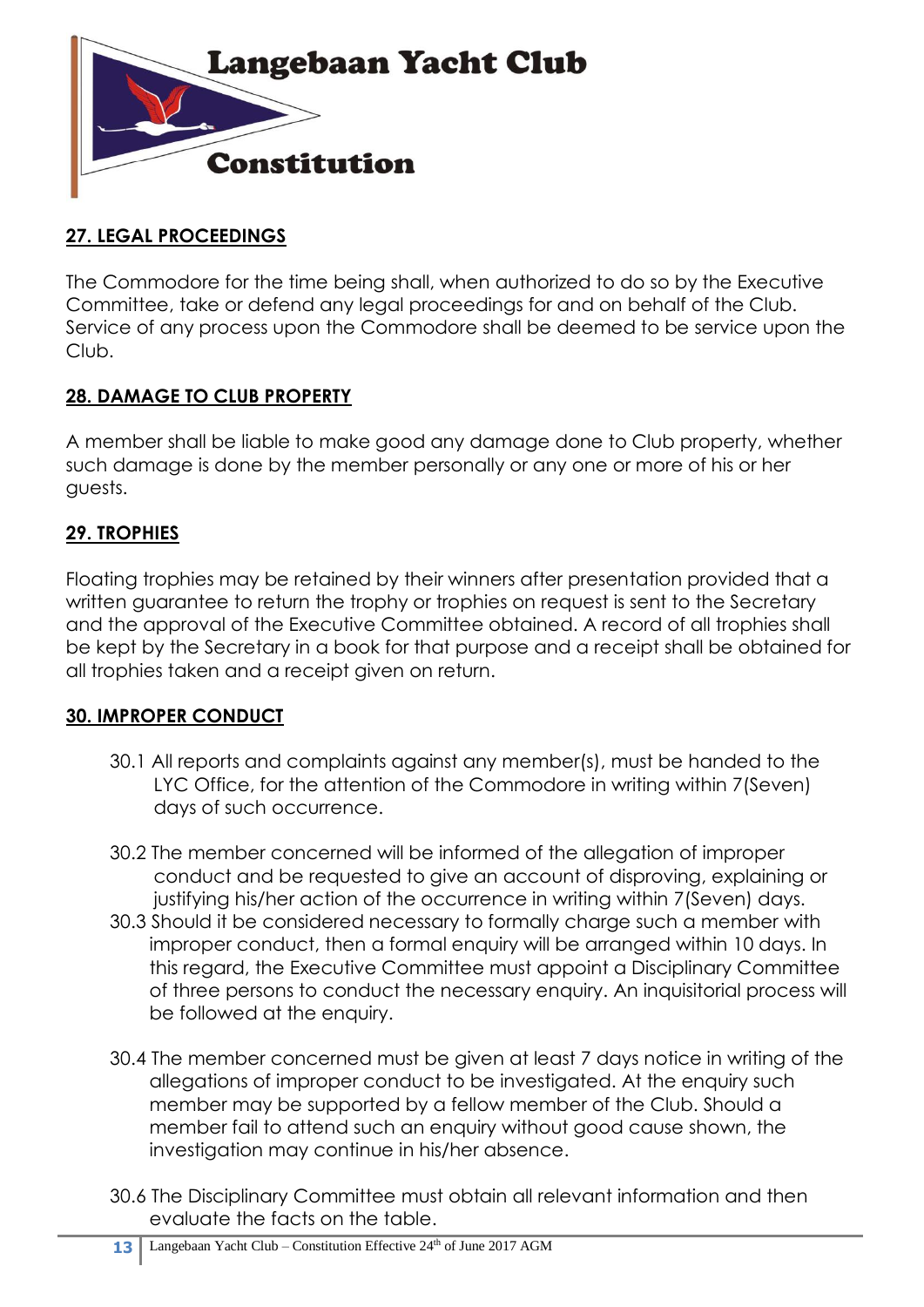

- 30.7 Should any member, with reference to the relevant provisions of the Bylaws, be guilty in the opinion of the Disciplinary Committee of conduct unbecoming a lady or gentleman or prejudicial to the interests and reputation of the Club, whether within the Club precincts or outside them, the Disciplinary Committee shall have the power to:
	- Counsel the member concerned:
	- Issue a written warning;
	- Suspend the member from using certain or all the Club facilities for a specific period;
	- Suspend the sanction for such period as the Disciplinary Committee may deem appropriate; or
	- Call upon such Member in writing through the Secretary to resign and to suspend him or her forthwith from the use of the Club premises and privileges,
- 30.8 If the member fails to resign within seven days from receipt of such request then the Disciplinary Committee shall be entitled to summarily expel such member.
- 30.9 Any member who has been found guilty of improper conduct may lodge an appeal against the sanction imposed by the Disciplinary Committee. No sanction will be implemented pending the outcome of the appeal.
- 30.10 Written appeals setting out the grounds for appeal should be submitted to the Club Manager within 5 [five] days after been informed of the outcome of the enquiry. In this regard it is required that the member concerned pays a non-refundable amount of R200 for the appeal to be considered.
- 30.11 Upon receipt of such appeal, the Executive Committee shall appoint an Appeal Committee of three persons who were not involved in the initial enquiry, to duly consider the appeal. Such an appeal enquiry does not necessitate a new investigation. However, the grounds for appeal should be thoroughly considered by the Appeal Committee. The decision of the Appeal Committee shall be final and binding.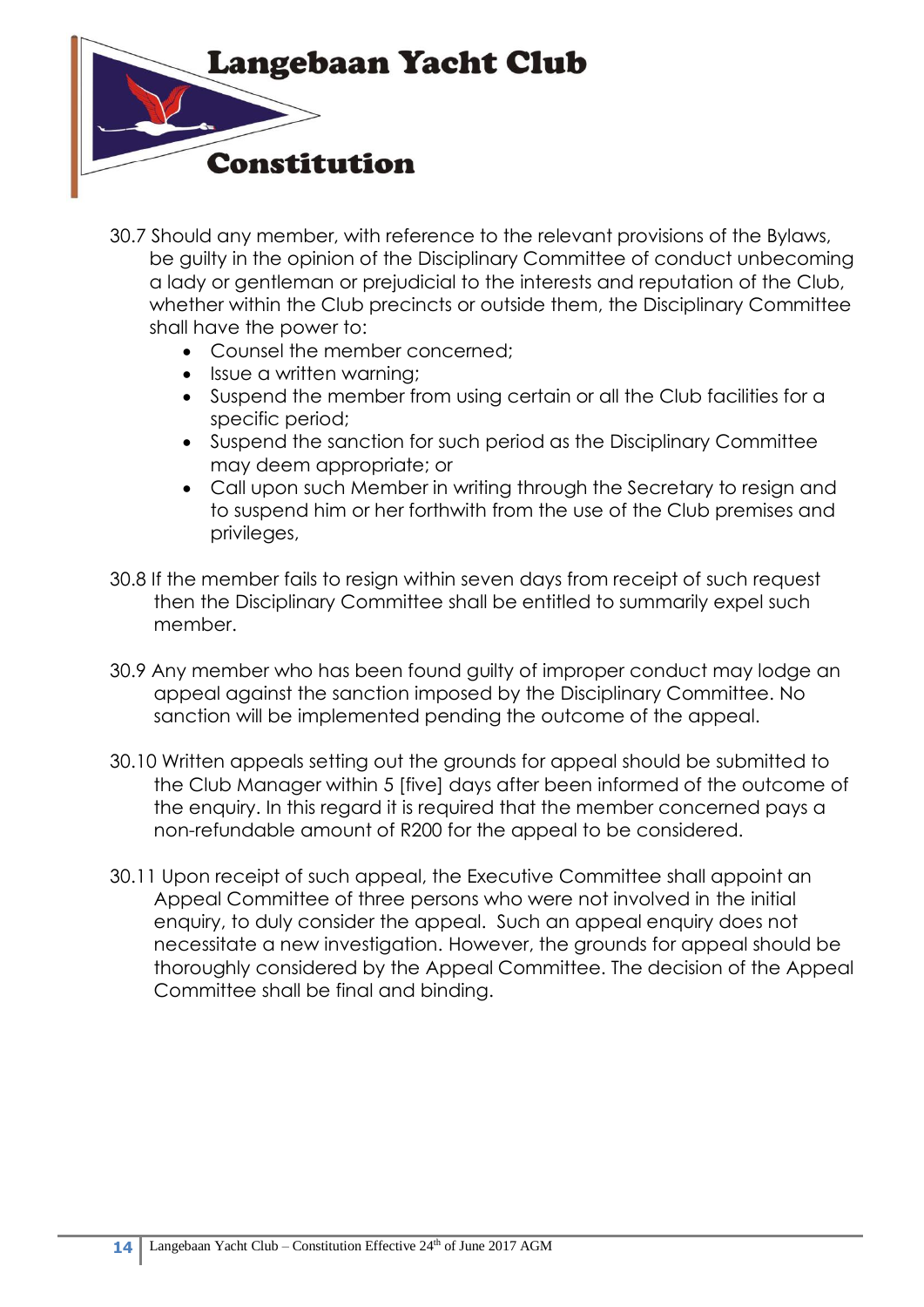

### **31. IMPROPER CONDUCT (Non-members)**

31.1 All reports and complaints against any member(s) or non-member(s) must be handed to the LYC Office for attention the Commodore in writing within 7(Seven) days of such occurrence.

The LYC Executive must then provide the accused member(s) an opportunity to give an account of disproving, explaining or justifying his/her action of the occurrence in writing within 7(Seven) days.

The LYC Executive will within 7(Seven) days evaluate the facts on the table and obtain further information if deemed necessary. At this meeting, determined by the LYC Executive, both the complainant and the accused, can be present if they so desire.

Should any member be guilty in the opinion of the Executive Committee of conduct unbecoming a lady or gentleman or prejudicial to the interests and reputation of the Club, whether within the Club precincts or outside them, the Executive Committee shall have the power to call upon such Member in writing through the Secretary to resign and/ or to suspend him or her forthwith from the use of the Club premises and privileges.

## **32. CLUB FLAGS**

- 32.1. The Club flag shall have a navy blue background with a white border and shall have a pink and white Flamingo shown in flight on it.
- 32.2. The Commodore's flag shall be the same as the Club flag, but shall be swallow- tailed; the Vice-Commodore's flag shall be the same as the Commodore's flag but shall bear one white disc against the hoist; the Rear Commodore's flag shall be the same as the Commodore's flag but shall bear two white discs against the hoist.

#### **33. RACING**

All races shall be conducted in accordance with the rules laid down by South African Sailing together with such local rules as may from time to time be authorized by the Executive Committee.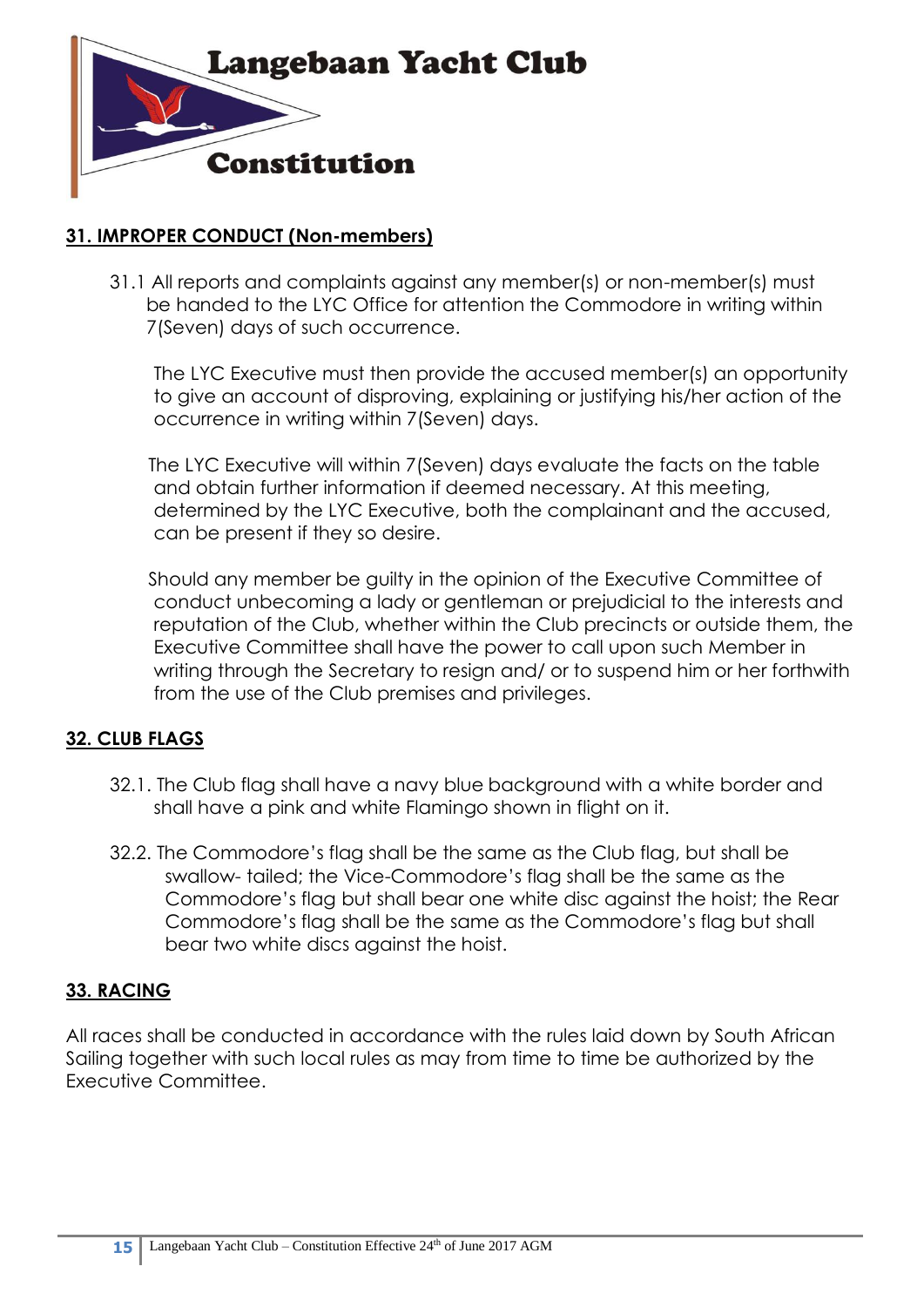

## **34. ANGLING**

Members angling competitively for Langebaan Yacht Club must be affiliated to the Western Province Light Tackle Boat Angling Association, who in turn is affiliated to the South African Light Tackle Boat Angling Association. Angling by such members will be governed by the constitution of the Western Province Light Tackle Boat Angling Association.

### **35. FUNCTIONS ON CLUB PREMISES**

Members may obtain the use of the Club premises for dances or other functions after having received permission from the Manager at a fee determined by the Executive Committee.

## **36. VISITORS**

- 36.1 Members introducing guests shall insert their Guest's names and address as well as their own names clearly and indelibly in the Visitors Book immediately on arrival.
- 36.2 No guest may be introduced more than six times (days) during any one calendar year. The maximum number of guests, excluding members of his immediate family, which a member may at one time introduce to the club premises, shall be fixed from time to time by the Executive Committee.
- 36.3 No candidate for membership who has been rejected in terms of Clause 5 of this Constitution or whose name has been posted and withdrawn shall be introduced as a guest without the approval of the Executive Committee within a period of 12 months thereafter and no candidate who has been twice rejected shall be introduced as a guest thereafter.
- 36.4 Only members of the Club (including bona fide reciprocity members) shall be permitted to pay for facilities or liquor or refreshments supplied therein.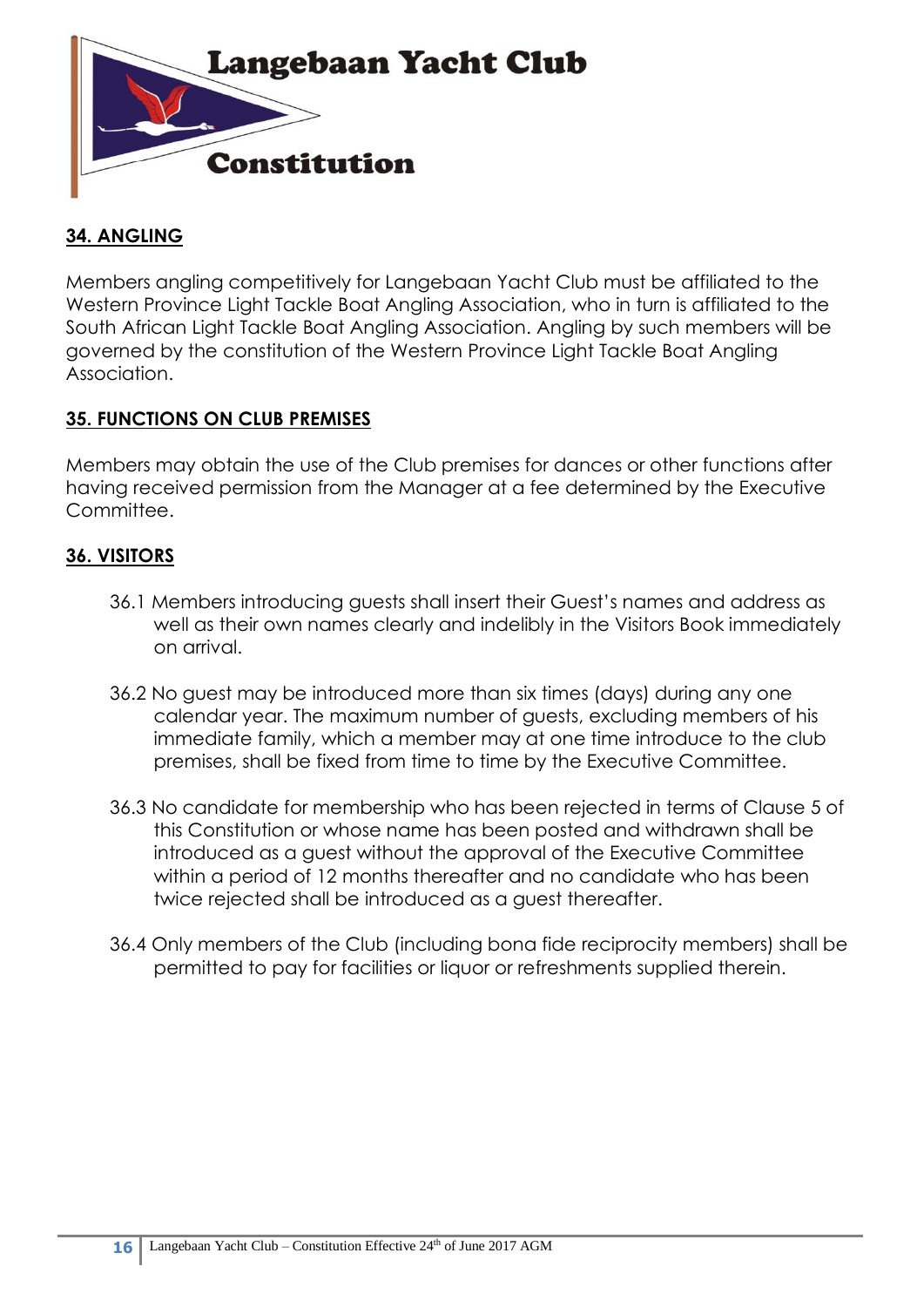

## **37. MOORINGS**

- 37.1 Members utilizing moorings under the control of the Club, shall be responsible for all loss or damage caused to persons, craft or other property by reason of such member's craft becoming detached from its moorings or by reason of the mooring itself becoming detached from its anchor or dragging its anchor. By becoming a member, such member shall be deemed to indemnify the Club against liability of any claims which may be made against the Club arising from the foregoing. The Executive Committee may require any members utilizing Club moorings to take out an insurance policy against the risk of damage arising as contemplated in this paragraph.
- 37.2 Moorings shall be administered by a Moorings Committee, in accordance with Bye-Laws formulated by the Executive Committee from time to time.

## **38. LIQUOR LICENCE**

- 38.1 The Club shall at all times have 35 members. If at any time, the ordinary membership falls below this figure, sale of liquor on the Club premises shall be suspended until such time as the ordinary membership again reaches 35 persons.
- 38.2 Except in terms of a written agreement approved by the Minister responsible for administration of The Liquor Act or a person to whom he has delegated such responsibility, no profit from the sale of liquor by the Club shall accrue to any individual.
- 38.3 No member or guest of such member shall bring or consume their own liquor (wine, beer, spirits or refreshments) on the Club premises without the permission of the Executive Committee of the Club. Such permission should be requested 30 days in advance of such a function.
- 38.4 Permission for a member to bring his/her own liquor onto the Club premises will not be unreasonably withheld provided such request is restricted to bottles of wine (sparkling included) and provided that such requirement is in respect of an appropriate private function. The granting of such permission will be subject to the payment of a suitable corkage fee.
- 38.5 Notwithstanding anything contrary in this Constitution, any provision hereof which conflicts with any provision of the Liquor Act shall be void to the extent that it so conflicts.